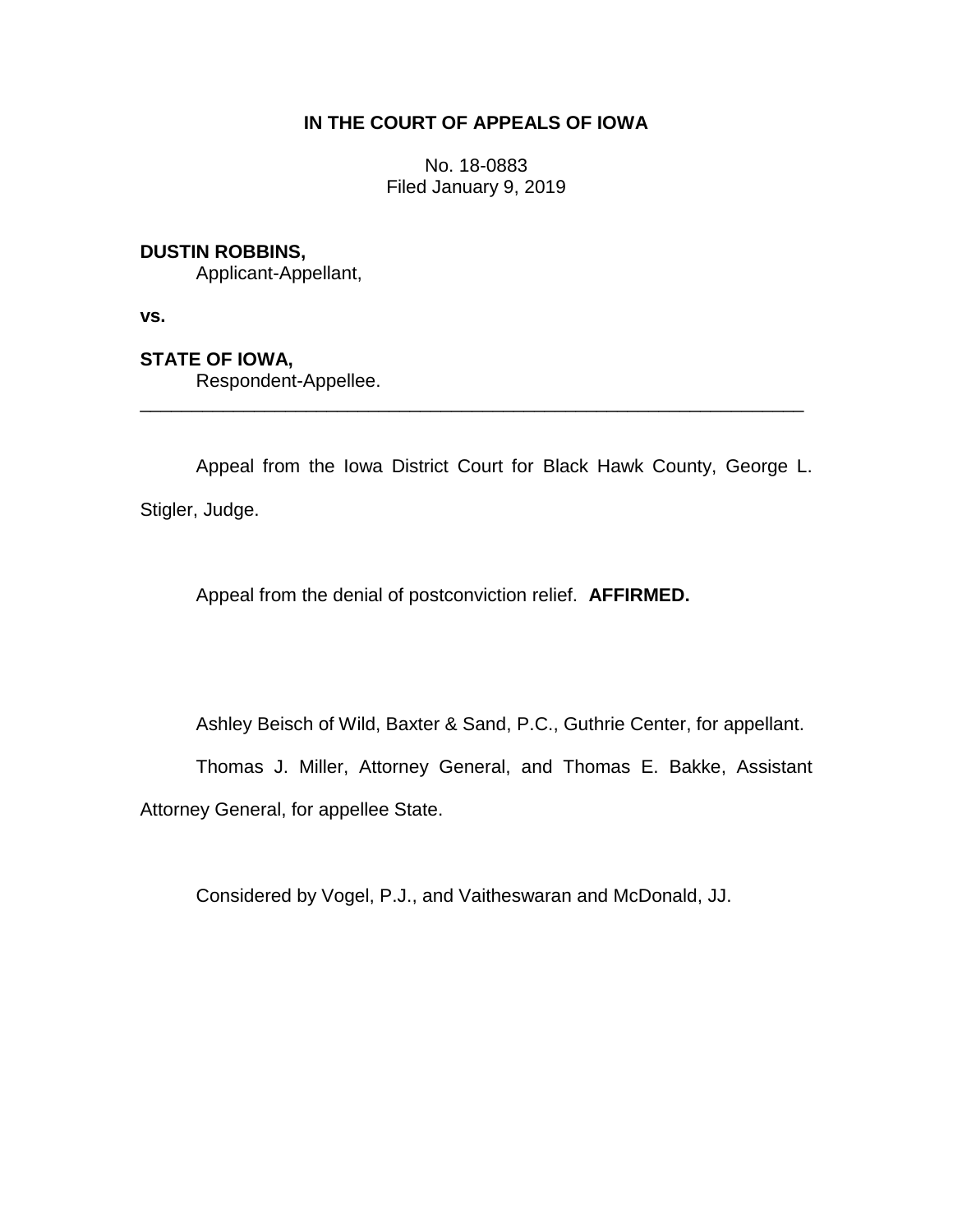#### **McDONALD, Judge.**

Dustin Robbins pleaded guilty to robbery in the first degree and possession of a firearm by a felon. He was sentenced to an indeterminate term of incarceration not to exceed twenty-five years.

This appeal arises out of the denial of Robbins's application for postconviction relief. In his application, Robbins contended his plea counsel provided constitutionally deficient representation in failing to investigate and pursue the defense of diminished responsibility. Following a bench trial, the district court denied the application for postconviction relief, and Robbins timely filed this appeal. On appeal, Robbins contends the district court erred in denying his claim for relief. He also presents a new claim for the first time on appeal. In his new claim, he contends his plea was not knowing and voluntary because his counsel failed to advise him of the applicable minimum sentence.

On de novo review, *see Ledezma v. State*, 626 N.W.2d 134, 141 (Iowa 2001), we conclude the district court did not err in denying Robbins's application for postconviction relief. Setting aside the error-preservation issues and turning to the merits, Robbins's claims are directly contrary to the record. The record reflects Robbins's plea counsel thoroughly investigated the defense of diminished responsibility in consultation with experts and concluded there was no viable defense. The record also reflects Robbins was correctly advised of the consequences of the plea. Robbins failed to prove a breach of duty. *See*, *e.g.*, *Heard v. State*, No. 16-0723, 2018 WL 1631378, at \*2 (Iowa Ct. App. Apr. 4, 2018) (holding defendant failed to prove ineffective assistance where "[t]he attorney adequately investigated a diminished-capacity defense and provided [the

2